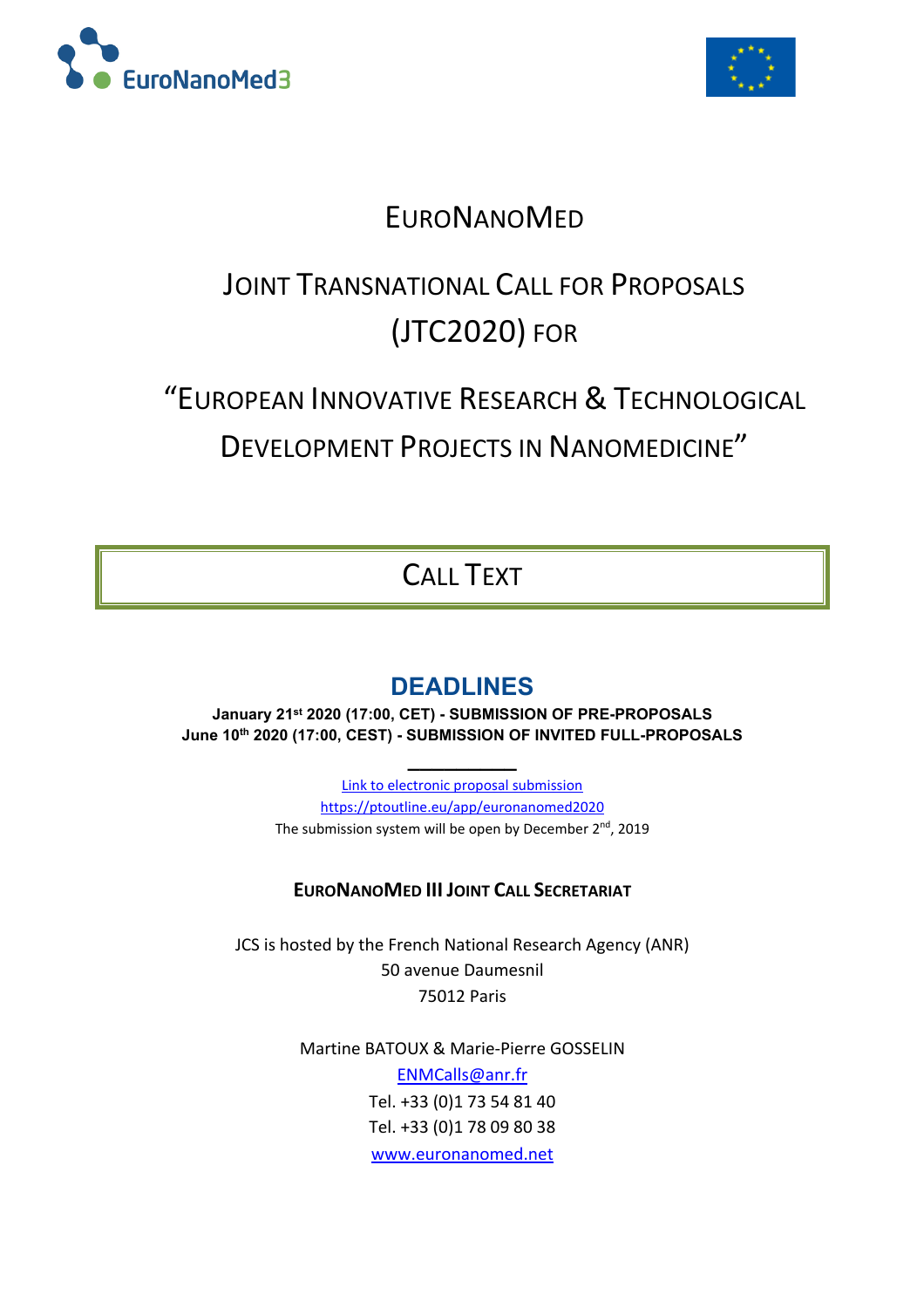## **INTRODUCTION & MOTIVATION**

**Nanotechnology** is a strategic priority for Europe. Technologies related to this sector have a vast potential for developing public welfare and economic growth, as well as for changing the way of life of citizens in many fields of application: healthcare, Information and Communication Technologies (ICT), environment, etc.

*Nanomedicine is the application of nanotechnology to achieve breakthroughs in healthcare. It exploits the improved and often novel physical, chemical and biological properties of materials at the nanometer scale (from one nanometer to hundreds of nanometers). Nanomedicine has the potential to enable early detection and prevention of diseases, and to essentially improve diagnosis, treatment and follow-up of diseases. It was perceived as embracing five main subdisciplines that in many ways are overlapping and underpinned by the following common technical issues: analytical tools, nanoimaging, nanomaterials and nanodevices, novel therapeutics and drug delivery systems, clinical, regulatory and toxicological issues.*

Over the last few years, Europe has successfully contributed to many of the achievements of the basic research dedicated to nanotechnologies. However, regarding the nanomedicine field in Europe, a critical issue concerns the capability of the research and technology development players to effectively move innovation from basic knowledge into either industrial or clinical applications, i.e. translational research\*. In order to bridge this gap between research and clinical/commercial applications in nanomedicine it is essential that the efforts are made at the European level, so that a critical size in terms of R&D projects portfolio and scientific excellence is reached, and a sufficient level of competitiveness is achieved.

In this context, the European Union has supported the **ERA-NET EuroNanoMed in the field of nanomedicine** since 2008. Based on its success, support to the European Nanomedicine research community is continuing through a third **EuroNanoMed ERA-NET initiative under Horizon 2020, EuroNanoMed III (2016-2021).** Please visit our website for more information about this initiative: www.euronanomed.net

This ERA-NET serves as a platform for funding agencies and ministries to develop joint activities and programmes in order to coordinate high quality research in nanomedicine across national borders. The funding organisations listed below, have decided to launch the 11<sup>th</sup>

<sup>\*</sup> *Translational research transforms discoveries arising from "the bench" to the patients "bedside",* i.e. *from basic research – in which scientists study disease at a molecular or cellular level – to the clinical and/or industrial level. Its purpose is to improve and strengthen collaboration spanning various research fields.*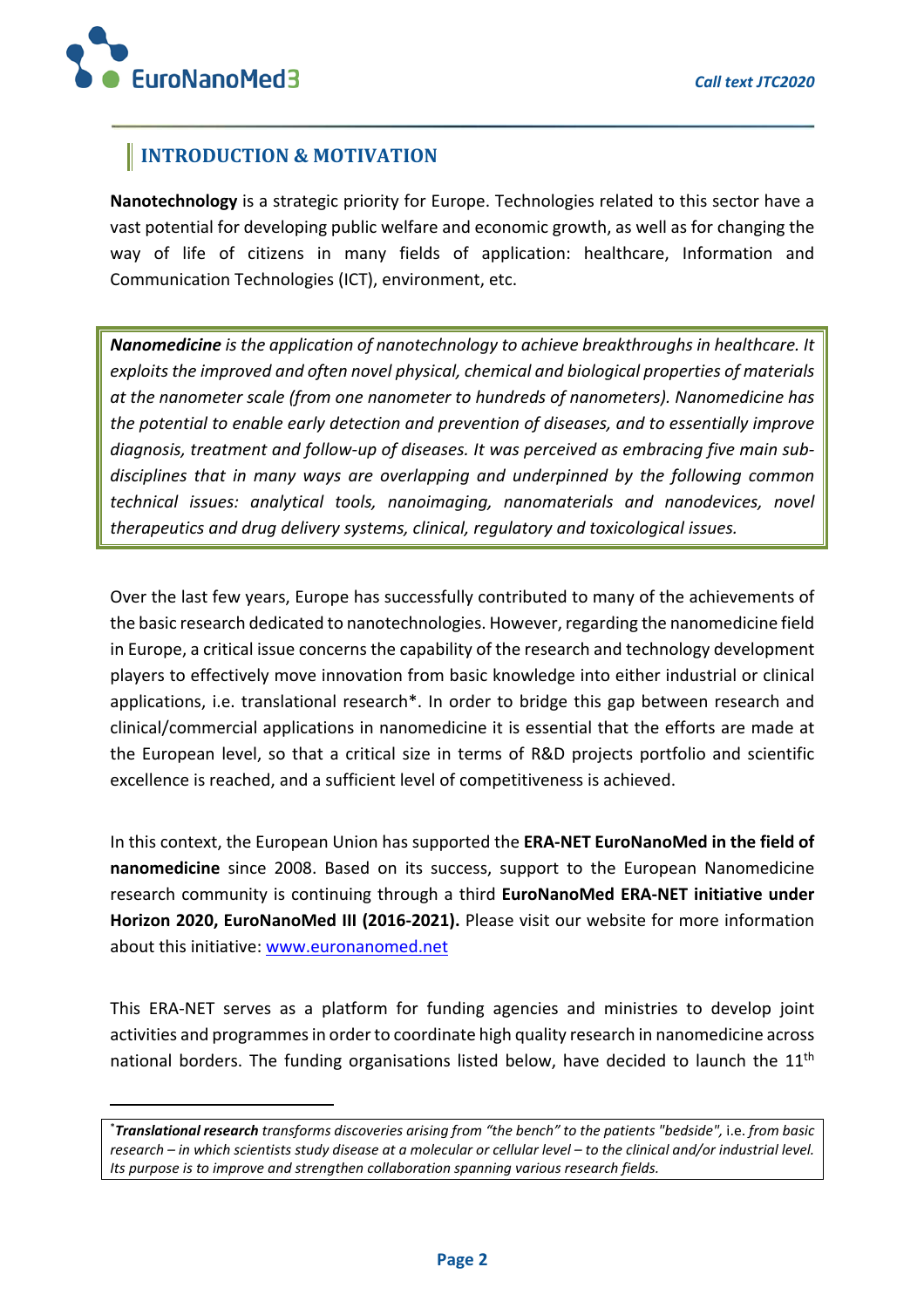

EuroNanoMed transnational call, to fund multinational innovative research projects in nanomedicine. The present Call for proposals will be conducted simultaneously by the participating funding organisations in their respective country/region and coordinated centrally by the **Joint Call Secretariat (JCS)**.

The call is opened and promoted simultaneously by the following funding organizations in their respective countries:

**Funding agencies involved**

- **Belgium (French speaking community) (FRS-FNRS), Belgium**
- **Bulgarian National Science Fund (BNSF), Bulgaria**
- **Fonds de Recherche du Québec- Santé (FRQS), Canada**
- **Technology Agency of the Czech Republic (TACR), Czech Republic**
- **Egyptian Academy of Scientific Research and Technology (ASRT), Egypt**
- **Estonian Research Council (ETAg), Estonia**
- **Agence Nationale de la Recherche (ANR), France**
- **General Secretariat for Research and Technology (GSRT), Greece**
- **Italian Ministry of Health (IMH), Italy**
- **Israel Ministry of Health (CSO-MOH), Israel**
- **State Education Development Agency (SEDA/VIAA), Latvia**
- **Research Council of Lithuania (RCL), Lithuania**
- **The Research Council of Norway (NCR), Norway**
- **National Centre for Research and Development (NCBR), Poland**
- **Executive Agency for Higher Education, Research, Development and Innovation Funding (UEFISCDI), Romania**
- **Academie Slovaque des Sciences (SAS), Slovakia**
- **Centro para el Desarrollo Tecnológico Industrial, E.P.E (CDTI), Spain**
- **Instituto de Salud Carlos III (ISCIII), Spain**
- **Agencia Estatal de Investigación (AEI), Spain**
- **Ministry of Science and Technology (MoST), Taiwan**
- **The Scientific and Technological Research Council of Turkey (TUBITAK), Turkey**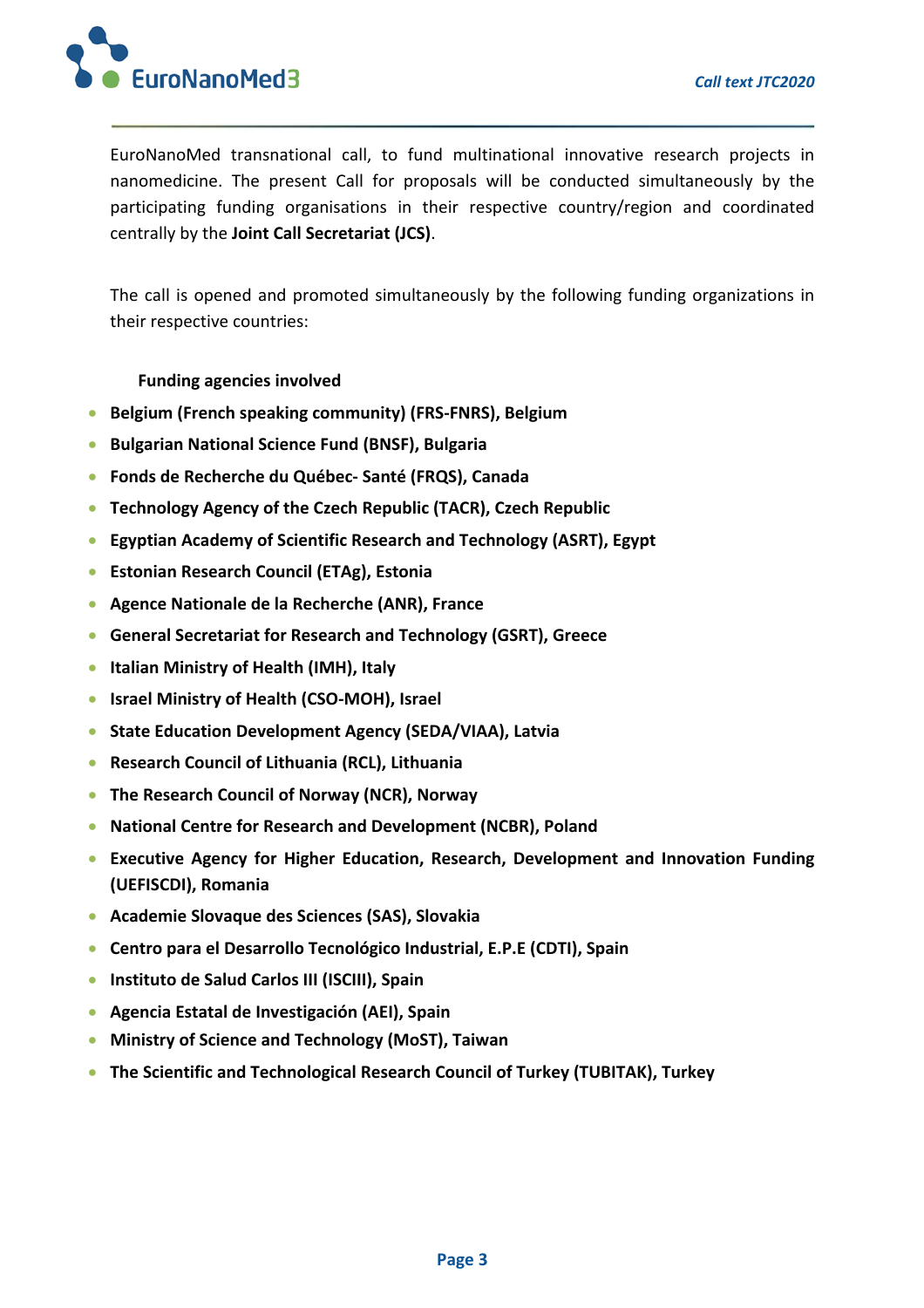

# **1. AIM OF THE CALL**

The aims of the call are:

- To support **translational research projects** that combine innovative approaches in the field of nanomedicine and;
- To encourage and enable **transnational collaboration between public and private Partners** from academia (research teams from universities, higher education institutions, public research institutions) and clinical/public health research (research teams from hospital/ public health, healthcare settings and other healthcare organisations) or research teams from industrial enterprises (all size). **The participation of Medical Doctors from research organizations and SMEs (Small and Medium-size Enterprises) is strongly encouraged**. Please note that, for some funding organizations, industrial enterprises are not eligible for funding.

Project proposals will address multidisciplinary and translational research. The project proposals must cover at least one of the following areas that are equal in relevance for this call:

- a) **Regenerative medicine**
- b) **Diagnostics**
- c) **Targeted delivery systems**

According to the WHO, non-communicable diseases – such as cardiovascular diseases, cancer and chronic obstructive pulmonary diseases – account for 80 % of deaths in the European Region. Diseases of the circulatory system (ischaemic heart disease, stroke, etc.) are currently the most important causes of premature death (before the age of 65) in the EU, accounting for nearly 50 % of the total.

Cancer is the second leading cause, accounting for nearly 20 % of deaths and with the ageing population, the risk of cancer is rising. The disease is currently the main cause of premature death in 28 of the 53 countries in the EU, and is predicted to further increase by 2020.

A wide variety of nanomedicine have been developed and approved for use in clinical practice (including Abraxane, Doxil, DaunoXome, Evacet, Lipo-Dox, MyCareAssays, NanoTherm) and there are also a number of nanomedicines in clinical trials. As of 2016, 78 nanomedicines were on pharmaceutical markets across the world and 63 nanomedicines were approved as drugs or were in the approval process<sup>1</sup>.

<sup>&</sup>lt;sup>1</sup> Choi, Y.H. & Han, HK. Journal of Pharmaceutical Investigation (2018) 48: 43.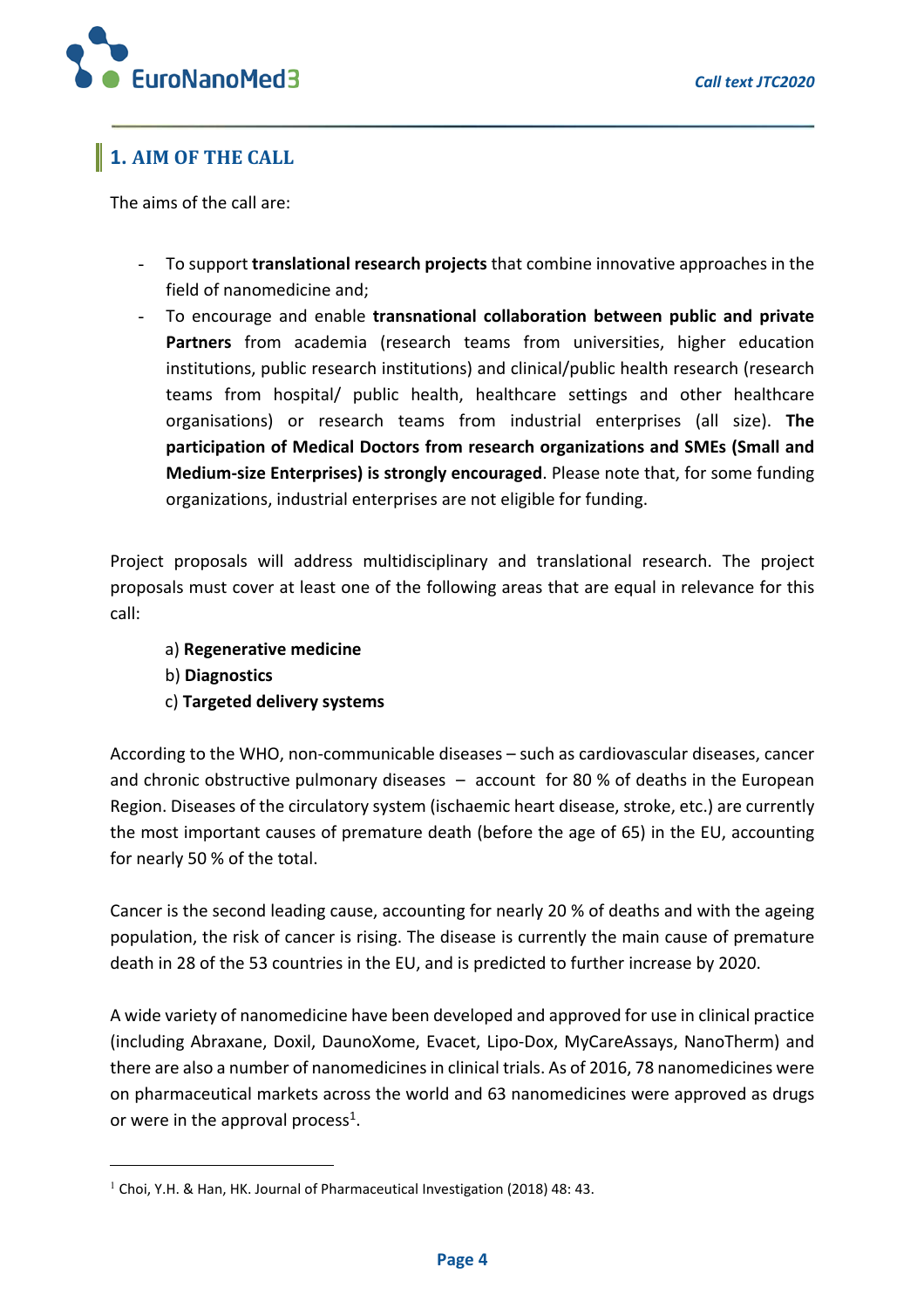

Oncology is the first therapeutic area covered by Nanomedicine products. The main developments concern drug delivery systems, including liposomes, micelles, emulsions and a diverse set of nanoparticles, gold particles or polymeric particles to reduce the toxicity of harmful compounds used in oncology; this is caused by the fact that nanomedicine products allow for a lower therapeutic dose of the anticancer agents due to improved bioavailability. However, there is much more to gain in this area. Recent insights have shown that treatment can be strongly improved if first patient susceptibility to nanomedicine is established via a theranostic approach. Furthermore, a better understanding of biological processes such as opsonization, active targeting and immunological responses have provided nanomedicine scientists with a much more detailed view which design criteria are important for an effective therapy.

In order to use nanopharmaceuticals in clinical practice, additional advances and further understanding are therefore still needed and achievable.

ENM is committed to advance nanomedicine toward any translational focus with anticipated impact relative to the risk and investment and also invites applications that focus on improving outcomes and/or reducing the costs of cancer treatment.

At the end, projects should fall within, but are not limited to, Technology Readiness Levels  $(TRL)^2$  3-6, although for being realistic and coherent with the characteristics of the call, projects should propose advancements for a maximum of two TRL levels during their lifetime. TRL level must be understood as the level achieved by the end of the three-year-project. Industry engagement should be appropriate for the TRL range being investigated.

For a better understanding of the objectives and a more efficient evaluation, applicants are asked to specify to which of the two categories described below the project falls, according to its TRL, degree of innovation and expected time to market:

1) **Innovation applied research projects**: Proof of concept projects for innovative applications with analytical/experimental research and/or implementation and integration of components and test in laboratory and/or animal models. Safety and nanotoxicity should be taken into account when relevant. The viability of a path that may lead the experimental and/or analytical results (for TRL 3) and/or

<sup>&</sup>lt;sup>2</sup> Horizon 2020 scale for TRL: https://ec.europa.eu/research/participants/data/ref/h2020/other/wp/2018-2020/annexes/h2020-wp1820-annex-g-trl\_en.pdf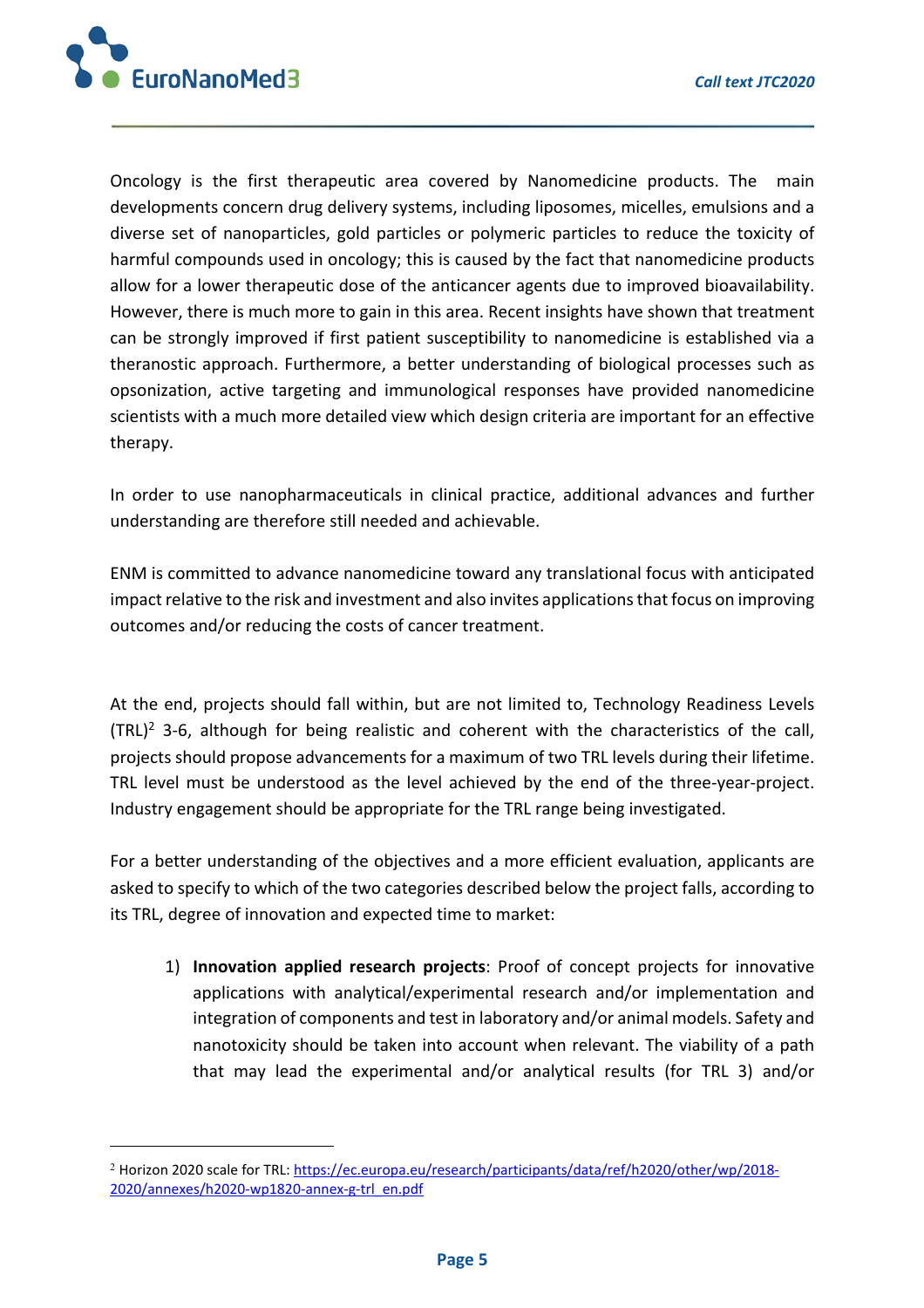

demonstrators (for TRL 4) to a future application at medium/long term shall also be demonstrated.

2) **Projects with high potential of applicability at short/medium term**: Projects closer to the market for the validation of demonstrators and prototypes in a realistic laboratory (for TRL 5) and/or relevant simulated operational field environment (for TRL-6). The viability of a path that may lead the validated systems and results to real products shall be demonstrated. Industrial engagement is crucial in this type of projects. Medical regulatory aspects have to be properly considered.

In both categories (1 and 2) it is highly recommended to underline the technical risks and required effort to advance to the next TRL levels, as an assessment of the level of development achieved at the end. Performance indicators must be proposed to evaluate it.

Proposals may include, but are not limited to: identification, characterisation and validation of biomarkers, early diagnosis, convergence of nanotechnology and stem cell technology, cell biology applied to nanomedicine, multimodal imaging agents or techniques, point of care diagnostics (on site sensors), standardised procedures for preparation & characterisation of drug delivery systems, regenerative, gene or cell therapies using nanotechnology and development and use of nanomaterials for medical purposes. Preclinical and early clinical studies are eligible subject to national/regional regulations. Proposals developing diagnostics and targeted delivery systems for cancer detection and therapy are encouraged, subject to national/regional regulations.

Proposals **must clearly demonstrate the potential health impact and/or economic impact** as well as **the added-value of transnational collaboration**: sharing of resources (models, registries, diagnosis, etc.), harmonisation of data, sharing of specific know-how and/or innovative technologies.

Furthermore, additional elements must be taken care of in the application:

- The design of the study (sample collection, statistical power, interpretation, relevant models for hypothesis validation) must be well justified and should be part of the proposal;
- When appropriate: strategies for patient recruitment, retention, assessment, and analysis must be included. The study design and objectives should take into consideration the population that would be needed in order to pursue clinical trials or other health care related studies in that disease. Data supporting the recruitment numbers is recommended.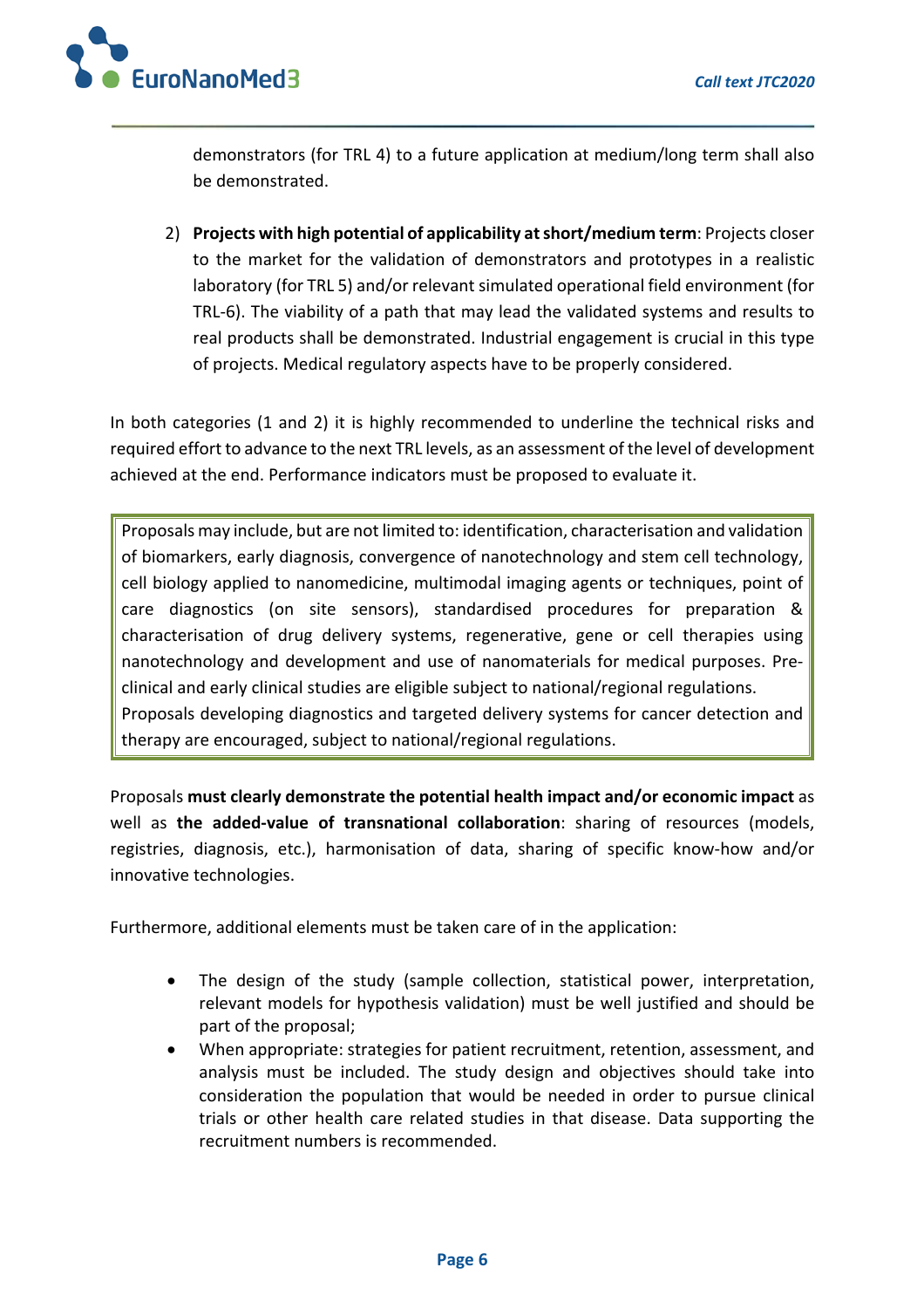

- Appropriate bioinformatics and statistical skills should constitute, whenever justified, an integral part of the proposal;
- In case of an exploratory animal/clinical study, a detailed description is required as part of the Proposal Application Form. The review panel will scrutinize this information as part of the formal evaluation criteria (1-Excellence) of full proposals. Assistance for provision of the information on experimental design can be found in the general ARRIVE guidelines<sup>3</sup>.

The new research data resulting from the project should be treated permissible according to the FAIR $4$  principles, and deposited and shared, according to the national rules of the countries involved. It is strongly advised to make data accessible through Elixir (https://www.elixireurope.org/platforms/data/elixir-deposition-databases - compiling a list of resources for the deposition of experimental, biomolecular data). To make research data findable, accessible, interoperable and re-usable (FAIR), a Data Management strategy for the proposed full project is mandatory in the second evaluation stage. Projects selected to receive funding in the current call, will be requested to present a more detailed Data Management Plan before month 6 from the official start of the project. Guidelines will be available in EuroNanoMed website (http://euronanomed.net/).

Projects are required to discuss and respond to **Responsible Research and Innovation (RRI)** aspects5, including co-creating, co-design and co-production. Projects are required to include a plan to disseminate results/outcomes and how to achieve higher levels of technological readiness.

The individual project partners of the joint applications should be complementary and the proposed work should contain novel, innovative, ambitious ideas with high application potential for the end users.

Active participation of junior researchers in project proposals is encouraged. A junior investigator has been awarded his/her first PhD/MD or equivalent doctoral degree, at least 2 and up to 10 years prior to the proposal submission deadline<sup>6</sup>.

<sup>&</sup>lt;sup>3</sup> The **ARRIVE Guidelines:** Animal Research: Reporting of In Vivo Experiments. Originally published in PLOS Biology, June 2010

<sup>4</sup> FAIR: Findable, Accessible, Interoperable, Reusable (for more information; see "The FAIR Guiding Principles for scientific data management and stewardship" (https://www.nature.com/articles/sdata201618) <sup>5</sup> H2020 website: http://ec.europa.eu/programmes/horizon2020/en/h2020-section/responsible-research-

innovation. EuroNanoMed RRI guidelines: http://euronanomed.net/joint-calls/enmiii-rri-guidelines/

<sup>&</sup>lt;sup>6</sup> PhD equivalence and eligible extensions to this period in case of career breaks are detailed in Annex II.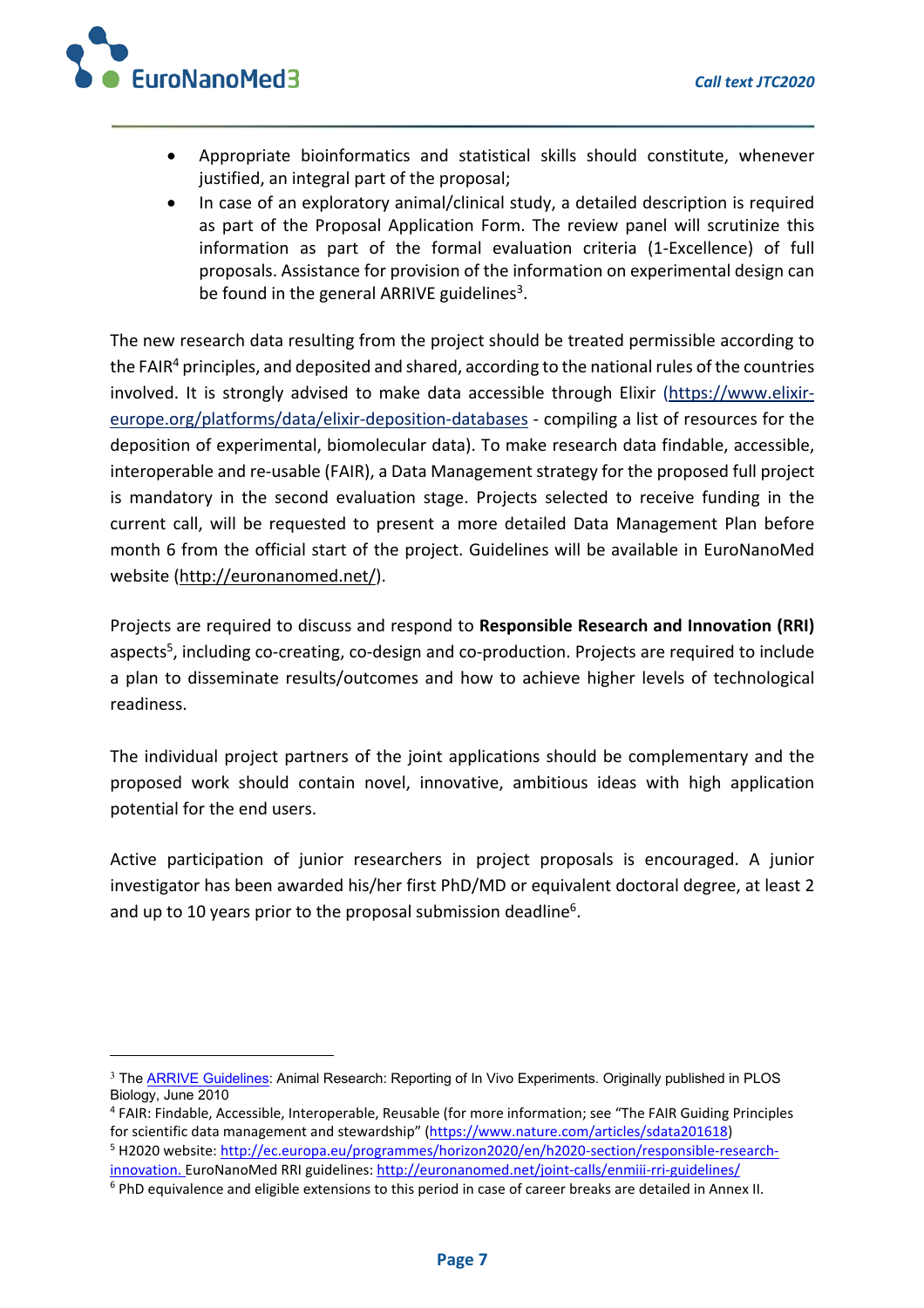

## **2.** APPLICATION

#### **2.1 ELIGIBILITY CRITERIA**

Only transnational projects will be funded. Joint research proposals may be submitted by applicants belonging to one of the following categories (according to national/regional regulations, please see "Guidelines for applicants"):

- **A. Academia** (research teams working in universities, other higher education institutions) **or research institutes;**
- **B. Clinical/public health sector** (research teams working in hospitals/public health and/or other health care settings and health organisations). Participation of **Medical Doctors is encouraged;**
- **C. Enterprise** (private companies of all sizes). Participation of **Small and Medium-size Enterprises (SMEs) is encouraged.**

**Each application must include partners from at least two of the three categories A, B and C.**  The number of participants and their research contribution should be appropriate for the aims of the transnational research project and be reasonably balanced in terms of international participation. Each transnational collaborative project should represent the critical mass to achieve ambitious scientific goals and should clearly demonstrate an added value from working together.

Each consortium submitting a proposal must involve a **minimum of three eligible and a maximum of five eligible partners from at least three different countries participating to the call** (see list above). The maximum number of partners can be increased from five to seven under certain circumstances (see below). No more than two eligible partners from the same country participating in the call will be accepted in one consortium.

Partners not eligible to be funded by one of the organisations participating in this Joint Transnational Call (e.g. from non-funding countries or not fundable according to national/regional regulations of the participating funding organisations) may participate in transnational projects if they are able to secure their own funding (self-funded partners). Such partners should state in advance the source of funding for their part in the project and are considered as full project partners. A letter of commitment must be included as an annex to the full proposal submitted at the second stage summarising the commitment of this partner to the project and demonstrating the source of funding. However, no more than one selffunded partner can be included in a consortium and the Partner coordinator must be eligible to be funded by the participating funding organisations (budget requesting partner) (see Annex I). **In any case, the maximum number of participants in a project consortium is seven (including budget-requesting partner and self-funded partner)**.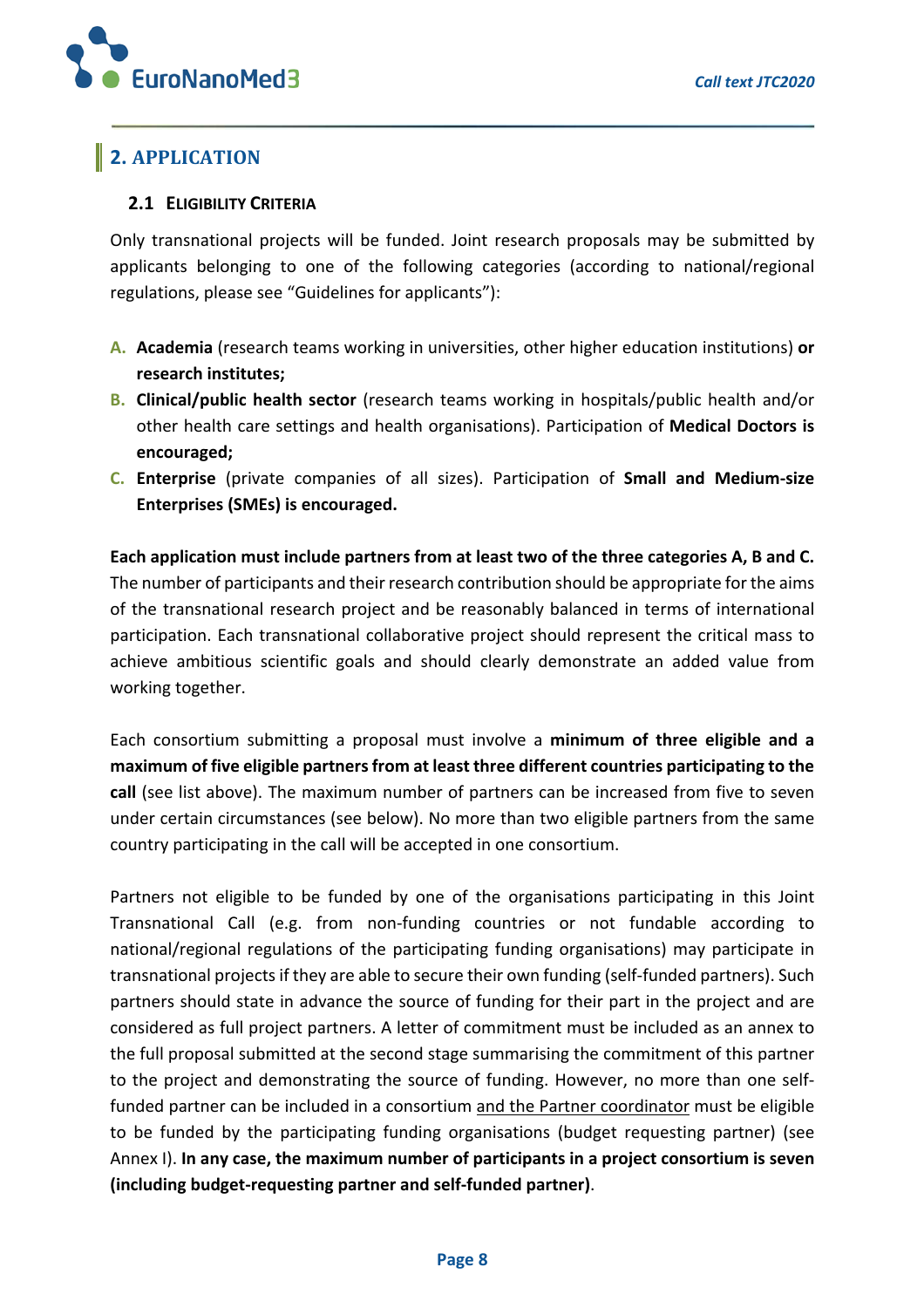

Applicants are encouraged to include partners from the following participating countries, whose scientific community has been under-represented in past EuroNanoMed calls**: Bulgaria, Czech Republic, Egypt, Estonia, Latvia, Lithuania, Romania, Slovakia, Taiwan, and Turkey**. If they include such partners, the maximum number of partners can be increased up to seven (see table below).

| <b>Number of partners</b><br>requesting funding<br>(eligible partners) | 3 | 4 | 6<br>(only with at least<br>one underrepresented) | (only with at least<br>2 underrepresented) |
|------------------------------------------------------------------------|---|---|---------------------------------------------------|--------------------------------------------|
| Maximum number of<br>additional partners<br>with own funding           |   |   |                                                   |                                            |

Each consortium must nominate a **project coordinator** among the project's principal investigators. The coordinating partner must be an eligible project partner for the national/regional funding organisation from which it requests support. The project coordinator will represent the consortium externally and towards the JCS and **Call Steering Committee**<sup>7</sup> **(CSC)**, and will be responsible for its internal scientific management such as controlling, reporting, intellectual property rights (IPR) issues and contact with the JCS.

Each project partner will be represented **by one (and only one) principal investigator**. Within a joint proposal, each project partner's principal investigator will be the contact person for the JCS and the relevant national/regional funding organisation.

Each principal investigator can submit only one proposal as project coordinator or up to two proposals as mere partner (e.g. the coordinator of a proposal cannot be partner in another proposal). Please note that this rule is subject to national/regional regulations, therefore applicants are strongly encouraged to contact their national/regional contact points to check their national/regional eligibility rules before submission (see also "Guidelines for applicants").

Whilst proposals will be submitted jointly by Partners from several countries/regions, budget requesting partners will be funded by the individual funding organisation of the respective country/region from which applicants have applied. The applicants are therefore subject to eligibility criteria of relevant funding organisations of the respective country/region. It is highly

<sup>7</sup> Call Steering Committee: funding organisations' representatives.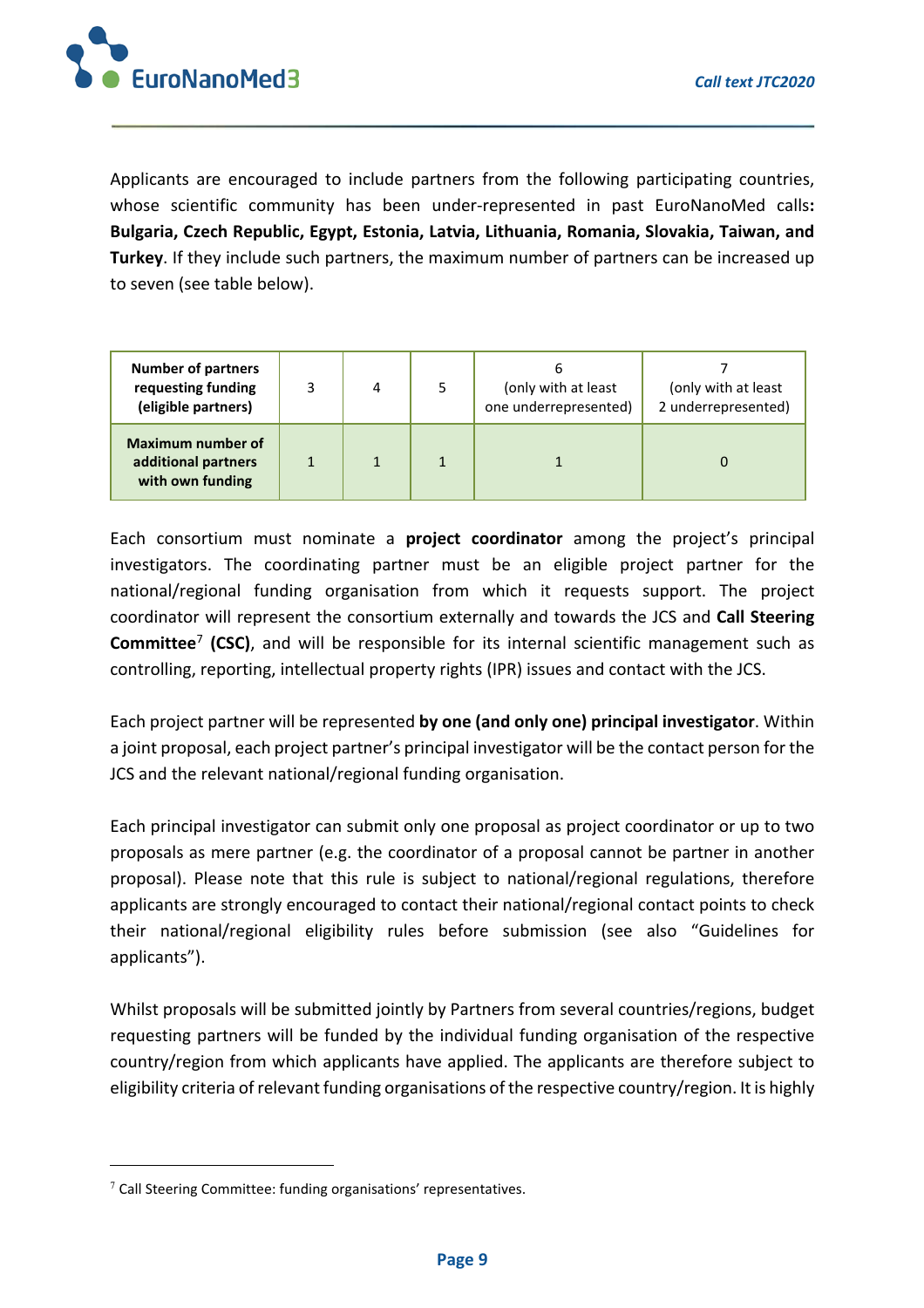

recommended to read carefully the funding rules and eligibility criteria of the relevant funding organisation.

**Applicants are strongly advised to contact their relevant funding organisation contact person before submitting an application; please note that for some countries/regions it might be mandatory.** 

Please note that if a **partner** is found to be non-eligible at any step of the process by one of the funding organisations, the entire proposal will be rejected without further review. For a definition of eligible partners see "Guidelines for applicants", the national/regional regulations, and contact your national/regional contact person.

#### **2.2 FINANCIAL AND LEGAL MODALITIES**

Funding is granted awarded as a grant for a maximum of three years according to EuroNanoMed funding organisation regulations (notwithstanding any potential no cost extension, subject to each funding organisation applicable regulations). **Eligible costs and funding provisions may vary according to the respective funding organisation's regulations**. Applicants must refer and adhere to the specific regulations and scientific remits of the funding organisation from which they seek support, as detailed in the National Announcements. Clarification may be obtained from the individual funding organizations (see Annex I).

#### **2.3 SUBMISSION OF JOINT PROPOSALS**

There will be a **two-step submission and evaluation procedure** for joint applications: preproposals and full proposals. In both cases, one joint proposal document (in English) shall be prepared by the partners of a joint transnational proposal, and must be submitted to the JCS by uploading it on the electronic submission system (https://secure.ptdlr.de/ptoutline/app/euronanomed2020) by one spokesperson, the project coordinator. The two-step application process will have the following timetable:

| November 14th, 2019             | Publication of the 11 <sup>th</sup> joint transnational call                                  |  |  |  |  |
|---------------------------------|-----------------------------------------------------------------------------------------------|--|--|--|--|
| December 2 <sup>nd</sup> , 2019 | Opening of the submission system for pre-proposals                                            |  |  |  |  |
| January 21st, 2020 (17:00, CET) | Deadline for pre-proposal submission                                                          |  |  |  |  |
| Early May, 2020                 | Communication of the results of the pre-proposal<br>assessment (invitation for full proposal) |  |  |  |  |
| June 10th, 2020 (17:00, CEST)   | Deadline for full proposal submission                                                         |  |  |  |  |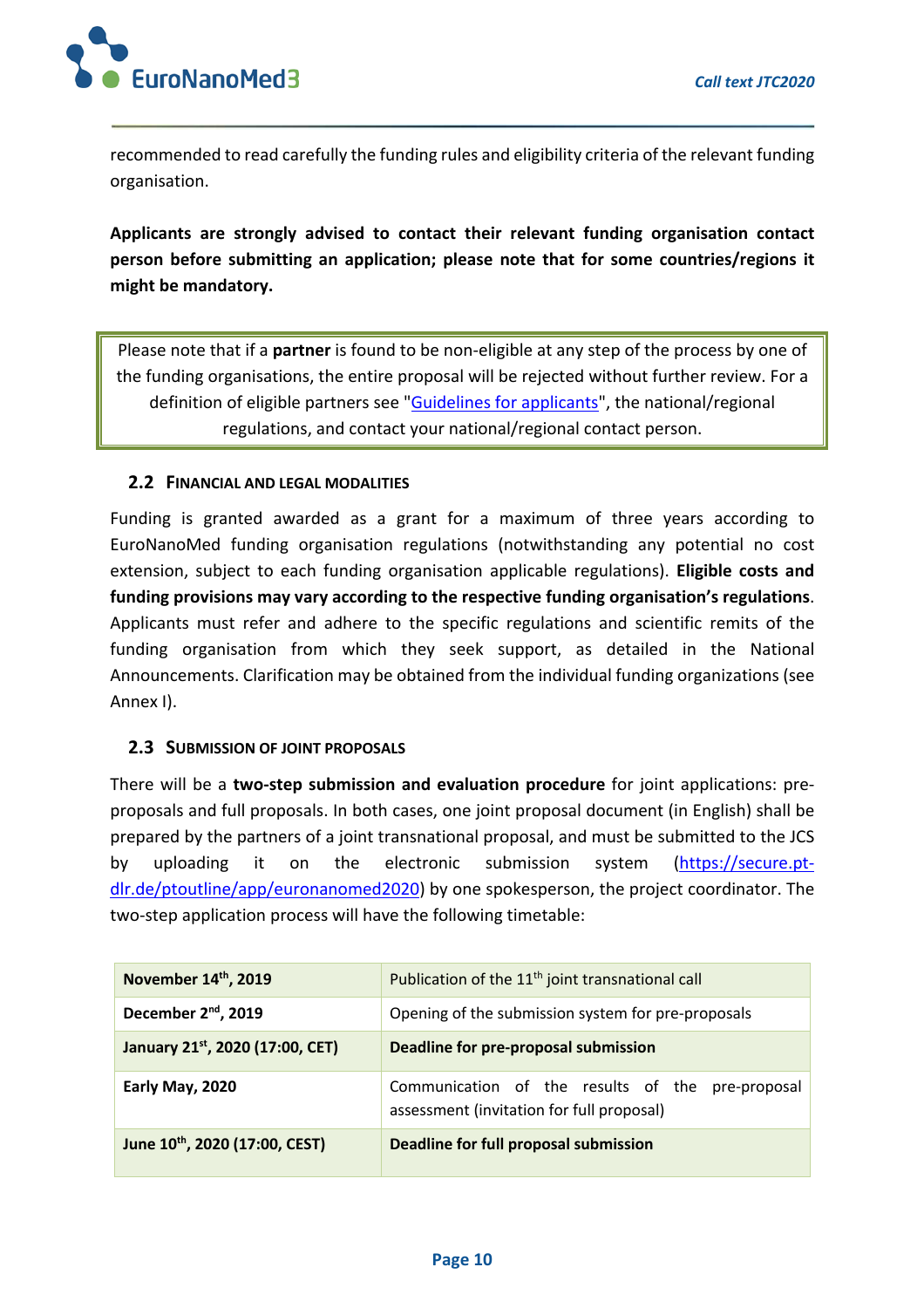

| 31 August-7 Sept 2020    | Rebuttal stage                                                                                       |
|--------------------------|------------------------------------------------------------------------------------------------------|
| September 15-16, 2020    | Peer Review Panel Meeting and CSC meeting for funding<br>recommendation to national funding agencies |
| October 2020             | Communication of the funding decisions to the applicants                                             |
| <b>Beginning of 2021</b> | <b>Expected project start (subject to national procedures)</b>                                       |

The pre-proposal template will be available on the EuroNanoMed website (www.euronanomed.net).

An application template of the full proposal will be sent to the project coordinator by the JCS at the same time as the invitation to submit a full proposal. Information on how to submit proposals electronically is available in the document "Guidelines for applicants". Invited full proposals submitted without using the relevant template will be declared non-eligible.

- If applicable, a proposal should be submitted with a legal/ ethical approval document according to the concerned country's/region's regulations;
- If applicable, a proposal should be submitted with a formal declaration of "Participation with own budget" of the Associated Research Partner.

For applicants from some countries/regions it might be mandatory to submit the additional national/regional proposal and/or other information, in some cases before the deadline of this call, directly to the national/regional funding organisations. Therefore, applicants are strongly advised to check their funding organisations specific regulations. See "Guidelines for applicants" for more details.

Ethical issues must be addressed in each application, and according to the concerned country's/region's regulations.

The consortium will take all lawful steps to ensure confidentiality of the information and documents obtained during the evaluation and selection procedure of the joint call.

#### **2.4 FURTHER INFORMATION**

If you need additional information, please contact the JCS, or your national/regional funding organisation Contact Person (see "Guidelines for applicants" or www.euronanomed.net).

### **3. FORMAL CHECK AND EVALUATION OF PROPOSALS**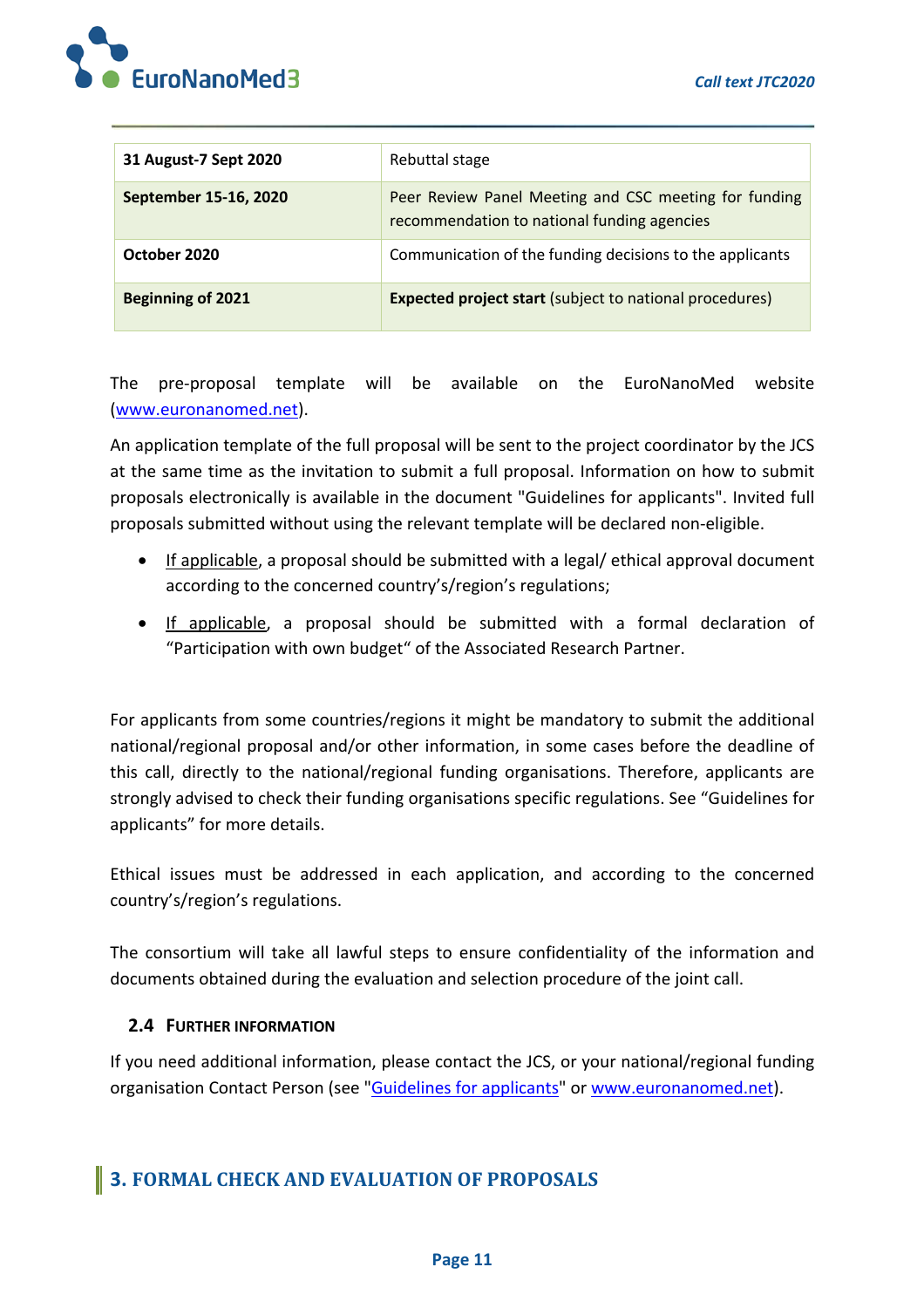

#### **3.1 Formal check and evaluation of pre-proposals**

The JCS will check all proposals to ensure that they meet the call's formal criteria (date of submission; number and category of participating countries; inclusion of all necessary information in English; appropriate limits on length). In parallel, the JCS will forward the proposals to the national/regional funding organisations, which will perform a check for compliance to national/regional rules.

Please note that if a budget requesting partner is not eligible for funding, the whole proposal could be rejected (for a definition of eligible partners see "Guidelines for applicants" and national/regional regulations and contact your national/regional representative).

Each proposal passing the eligibility check (call secretariat and country/region) will be provided to at least three reviewers for a first evaluation (see evaluation criteria below). The reviewers will perform the assessment of the pre-proposal and complete a written evaluation form with scores and comments for each criterion. Pre-proposals which are not passing this assessment will not be considered for full proposal stage. The CSC members will meet to decide which proposals will be invited for the full proposal submission based on the reviewers' recommendations and to ensure a reasonable balance of requested and available national/regional budgets.

#### **3.2 Formal check and evaluation of full proposals. Rebuttal stage**

Changes between pre- and full proposal are not allowed. The JCS will check the full proposals to ensure that they meet the call's formal criteria and have not changed substantially from the respective pre-proposals before sending them to the reviewers. Any fundamental changes between the pre- and full proposals concerning the composition of the consortium, objectives of the project or requested budget must be communicated to the JCS and to the national/regional funding organisations. In exceptional cases, these changes may be admitted if detailed justification is provided and if they are accepted by CSC.

Each full proposal will be allocated to at least three reviewers who fit the profile of the application. The reviewers will perform the assessment of the full proposal and complete a written evaluation form with scores and comments for each criterion (see evaluation criteria below). The reviewers will meet in a PRP panel to discuss all proposals and produce a list of proposals recommended for funding in a ranking list. The composition of the PRP will be available on the EuroNanoMed website after the full proposal step.

**Rebuttal stage**: before the PRP members meet to discuss each **full proposal** in a PRP meeting, each coordinator is provided with the opportunity of studying the assessments and commenting on the arguments and evaluations of the reviewers, which remain anonymous. This stage allows applicants to comment on factual errors or misunderstandings that may have been committed by the referees while assessing their proposal and to reply to reviewers'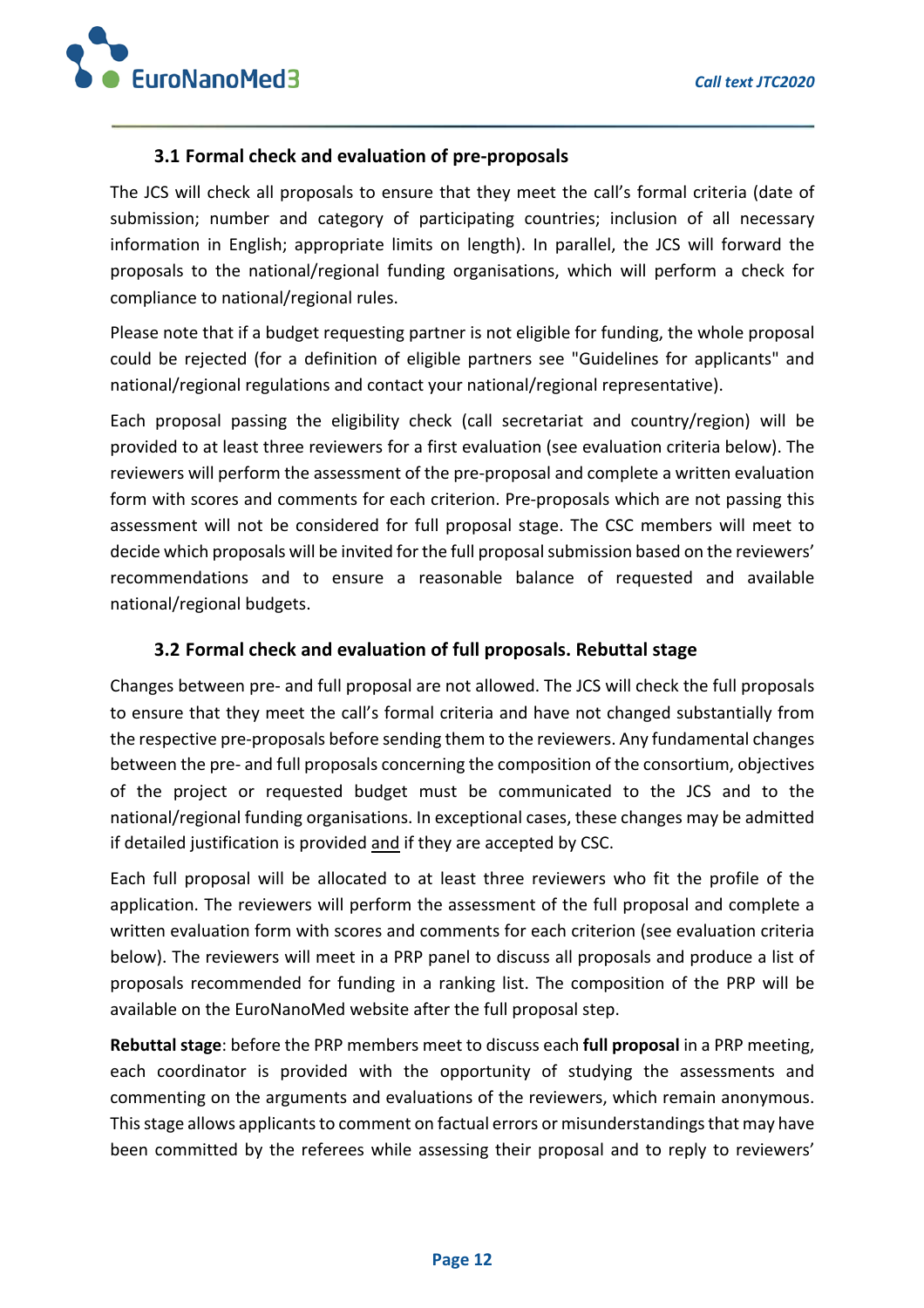

questions. However, issues which are not related with reviewers' comments or questions cannot be addressed and the work plan cannot be modified at this stage.

The applicants will have up to one week (**first week of September**) for this optional response to the reviewers' comments

Answers sent after the notified deadline, or not related with reviewers' comments or questions will be disregarded.

#### **3.3 Evaluation criteria**

Pre-proposals and full proposals will be assessed according to specific evaluation criteria using a common evaluation form as long as the proposals are within the scope of the Joint Transnational Call (proposals not fitting with the scope of the call will not be further evaluated). A scoring system from 0 to 5 will be used to evaluate the proposal's performance with respect to the different evaluation criteria.

#### **Scoring system**:

| <b>Score</b> | <b>Category</b> | <b>Definition</b>                                                     |  |  |  |  |
|--------------|-----------------|-----------------------------------------------------------------------|--|--|--|--|
| 0            | Failure         | The proposal fails to address the criterion in question, or cannot be |  |  |  |  |
|              |                 | judged because of missing or incomplete information                   |  |  |  |  |
|              | Poor            | The proposal shows serious weaknesses in relation to the criterion    |  |  |  |  |
|              |                 | in question                                                           |  |  |  |  |
| $\mathbf{z}$ | Fair            | The proposal generally addresses the criterion, but there are         |  |  |  |  |
|              |                 | significant weaknesses that need corrections                          |  |  |  |  |
| 3            | Good            | The proposal addresses the criterion in question well but certain     |  |  |  |  |
|              |                 | improvements are necessary                                            |  |  |  |  |
| 4            | Very good       | The proposal addresses the criterion very well, but small             |  |  |  |  |
|              |                 | improvements are possible                                             |  |  |  |  |
| 5            | Excellent       | The proposal successfully addresses all aspects of the criterion in   |  |  |  |  |
|              |                 | question                                                              |  |  |  |  |

#### **Evaluation criteria**:

- 1. Excellence:
	- a. Scientific & technological quality of the proposal;
	- b. Novelty; innovation potential; methodology; degree of technological maturity;
	- c. "Nano value" of the proposed approach, clearly demonstrating the added value of the application of nanotechnology;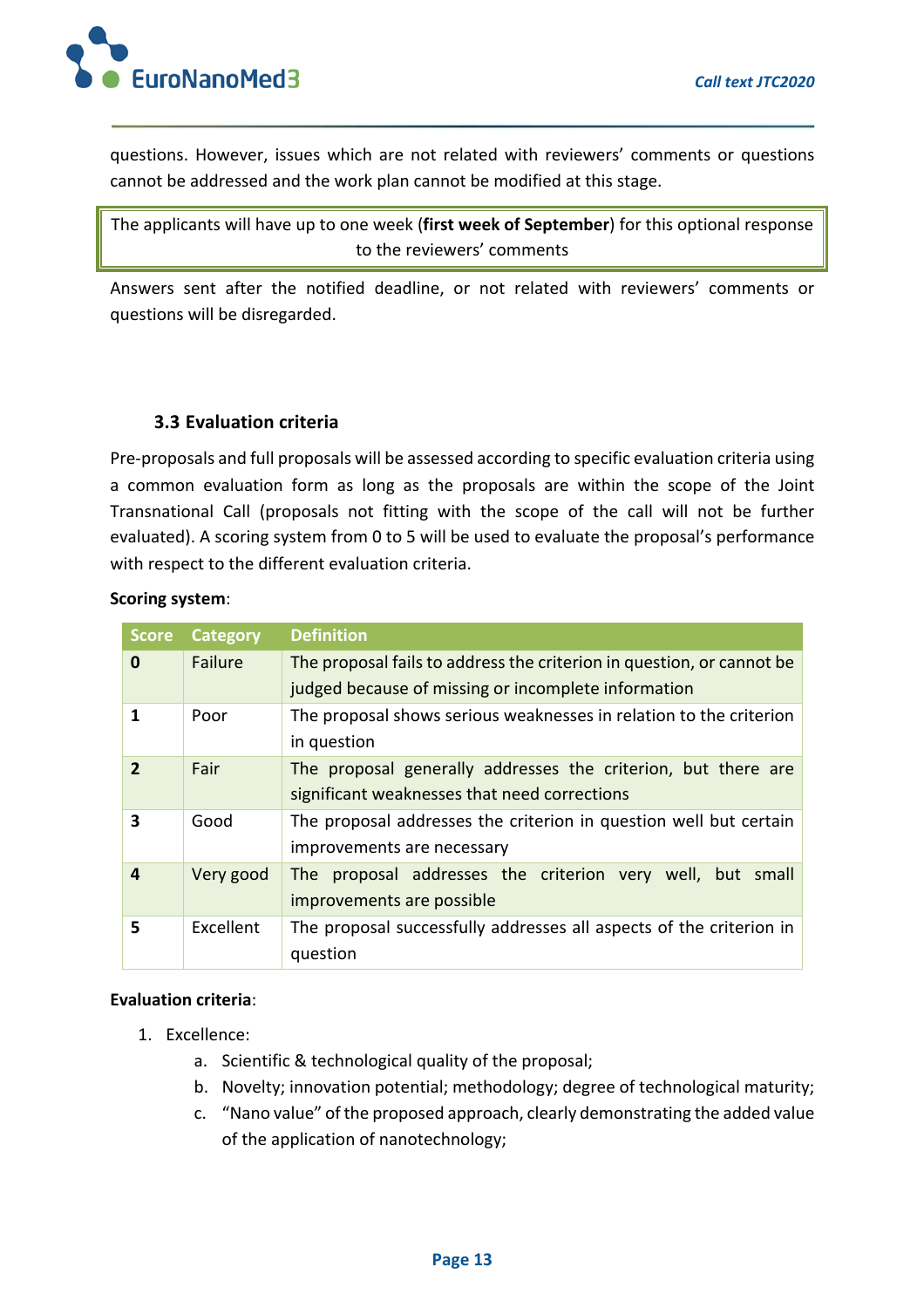

- d. Quality of the project consortium: international competitiveness of participants in the field(s), previous work and expertise of the participants, benefit of the transnational collaboration, participation of junior researchers.
- 2. Impact
	- a. Unmet medical need addressed and potential impact in clinics;
	- b. Translatability and marketability of the proposed approach;
	- c. Added value of the transnational collaboration;
	- d. **Innovation applied research projects**: potential impact of expected results in different domains of nanomedicine or cross-KET applications, marketability potential, quality of the dissemination and exploitation plan;
	- e. **Projects with high potential of applicability at short/medium term**: expected time for market/transfer to patient towards clinical/public health applications, pharmaceutical/health device applications, other industrial applications including market and end user's scenario, quality of dissemination, exploitation and business plan.
	- f. Risk assessment, safety, regulatory, ethics and other **Responsible Research and Innovation (RRI) issues** properly addressed (fit to the type of research to be performed). For this point, refer to the Guidelines for RRI in proposals to EuroNanoMed III (v2.0) 8.
- 3. Quality and efficiency of the implementation
	- a. Quality of project plan;
	- b. Adequateness of the work package structure and work plan (tasks, matching events, time schedule);
	- c. Balanced participation of project partners and integration of workload in the different work packages, quality and efficiency of the coordination and management;
	- d. Scientific justification and adequacy of the requested budget;

# **4. FINAL DECISION ON FUNDING**

Based on the ranking list established by the PRP and on available funding, the CSC will suggest the projects to be funded to the national/regional funding organisations. Based on these recommendations, final decisions will be made by the national/regional funding organisations,

<sup>8</sup> H2020 website: http://ec.europa.eu/programmes/horizon2020/en/h2020-section/responsible-researchinnovation. EuroNanoMed RRI guidelines: http://euronanomed.net/joint-calls/enmiii-rri-guidelines/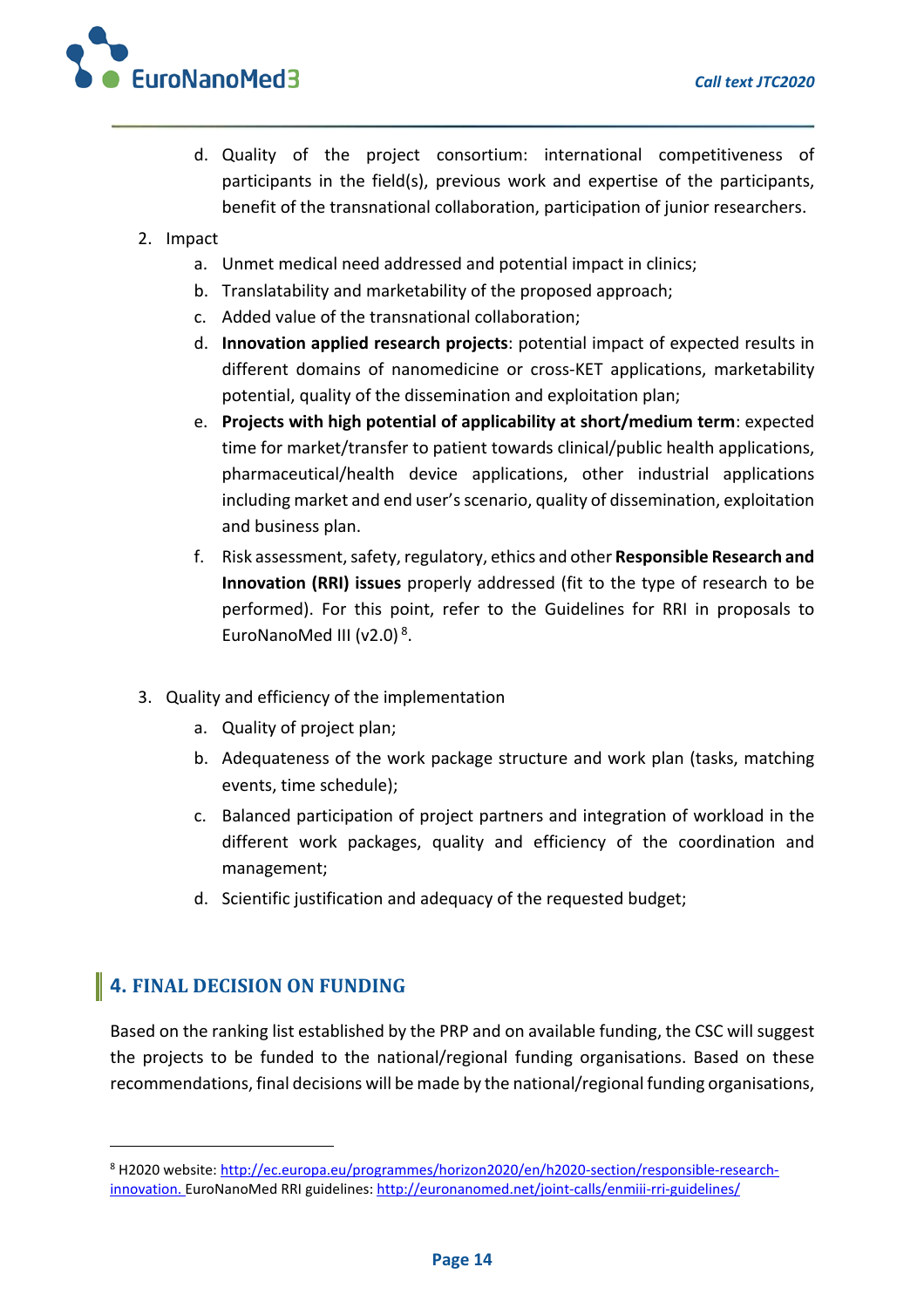

subjected to budgetary considerations. The national/regional funding organisations will follow the ranking list established by the PRP members.

The project coordinator will be informed by the JCS about the final decision and he should inform his/her project partners.

## **5. PROJECT START, CONSORTIUM AGREEMENT AND DATA MANAGEMENT PLAN**

Project partners of projects selected for funding must fix a common project start date, which will be the reference date for yearly and final reporting. This common project start date must be stated in the Consortium Agreement (CA).

#### **CONSORTIUM AGREEMENT**

It will be the responsibility of the project coordinator to draw up a Consortium Agreement suitable to their projects partners in order to manage the delivery of the project activities, finances, intellectual property rights (IPR) and to avoid disputes which might be detrimental to the completion of the project. The project coordinator is responsible for sending the CA signed by all partners to the JCS. This consortium agreement will be made available to the concerned funding organisations. The project consortium is strongly encouraged to sign this CA before the official project start date, and in any case the CA should be signed as soon as possible, but **no later than six months after the official project start date.** Please note that national regulations may apply concerning the requirement for a CA. Further instructions will be provided by the JCS to the coordinators of the projects selected for funding.

#### **DATA MANAGEMENT PLAN**

After the evaluation and selection procedures are completed, each consortium selected to be funded is required to draft a Data Management Plan and data handling protocols according to international state-of-the-art standards (FAIR<sup>9</sup> and GDPR $^{10}$  compliant and secure). Within six (6) months after the start of the project the DMP must be sent to the Joint Call Secretariat by the consortium coordinator. DMPs are living documents and can be updated throughout the runtime of the projects, at best with annual reports. After completion of the project, the DMP can be published.

<sup>9</sup> Wilkinson, M.D *et al*. The FAIR Guiding Principles for scientific data management and stewardship. *Sci Data* 3: 160018 doi: 10.1038/sdata.2016.18 (2016)

<sup>10</sup> https://ec.europa.eu/commission/priorities/justice-and-fundamental-rights/data-protection/2018-reform-eu-dataprotection-rules\_en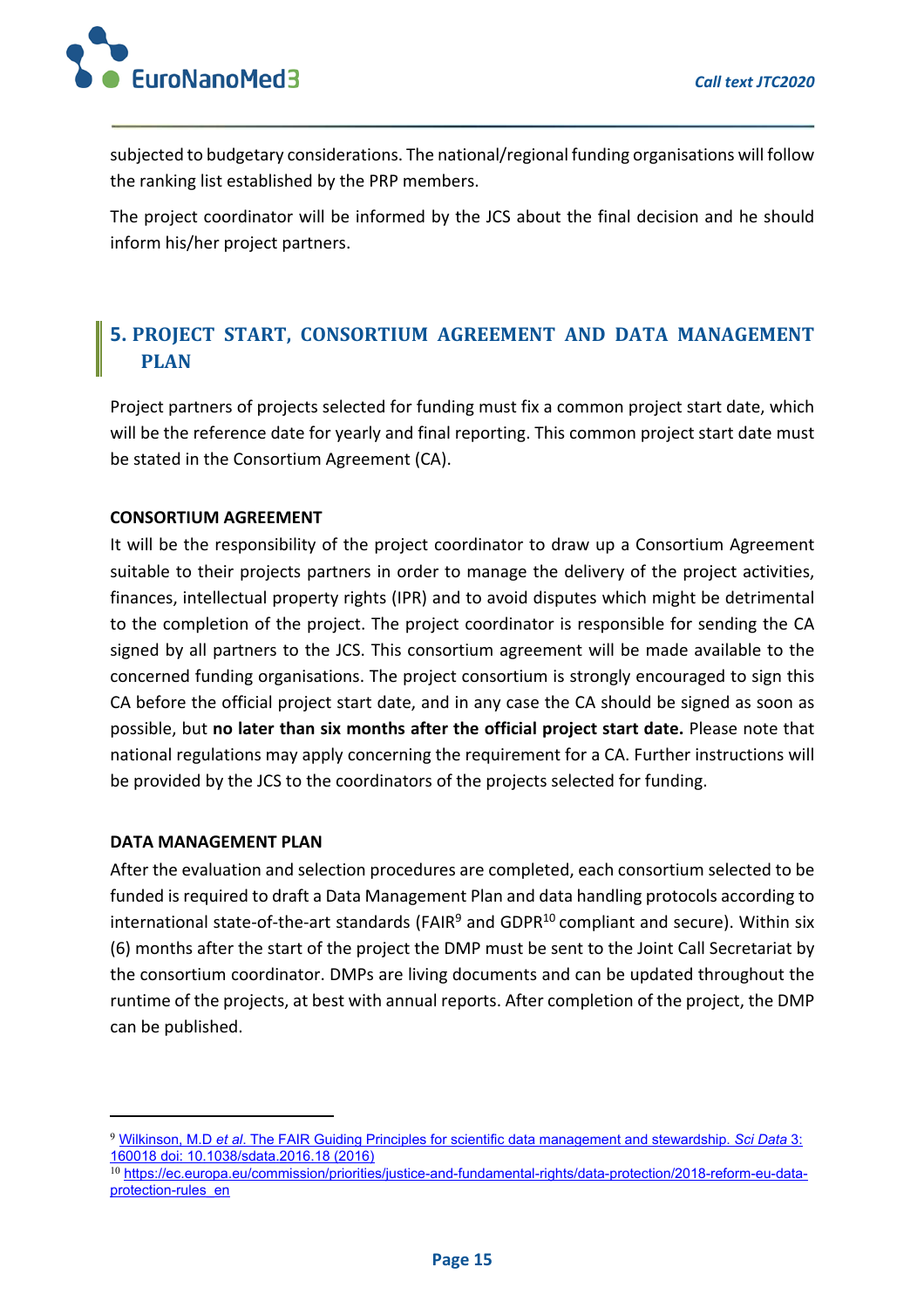EuroNanoMed3

Where nationally required, a format for data storage, data/model exchange and data/model sharing agreements will be available by the national funder in due time to successful consortia.

### **6. RESPECT FOR RELEVANT EUROPEAN AND INTERNATIONAL STANDARDS**

The submitted proposals have to respect relevant European and international standards like:

- The new EC Regulation (EC 2016/679) on the protection of natural persons with regard to the processing of personal data and on the free movement of such data. This Regulation applies in all Member States from May 25, 2018 and thus also for the ENM JTC 2020 granted projects (https://publications.europa.eu/en/publication-detail/- /publication/3e485e15-11bd-11e6-ba9a-01aa75ed71a1/language-en).
- European Research Council Guidelines on Implementation of Open Access to Scientific Publications and Research Data (referred to in http://ec.europa.eu/research/participants/docs/h2020-funding-guide/cross-cuttingissues/open-access-data-management/open-access\_en.htm)
- To make research data findable, accessible, interoperable and re-usable (FAIR), a data management strategy is **mandatory in the full proposal**. For an example of questions for a data management strategy, see Annex 1 in http://ec.europa.eu/research/participants/data/ref/h2020/grants\_manual/hi/oa\_pil ot/h2020-hi-oa-data-mgt\_en.pdf
- A data management strategy/plan should include information on:
	- o the handling of research data during & after the end of the project;
	- o what data will be collected, processed and/or generated and/or reused;
	- o which methodology & standards will be applied;
	- o whether data will be shared/made open access;
	- $\circ$  how data will be curated & preserved (including after the end of the project).

## **7. REPORTING REQUIREMENTS**

Each project coordinator, on behalf of all participating partners, shall submit to the JCS an annual and final scientific progress report of the transnational project (in English) by filling out a template provided by JCS stating the scientific progress, the goals that have been met, and corrective measures set in case that the annual project plan has not been fulfilled. It may also be necessary for project partners' principal investigators to submit reports individually to their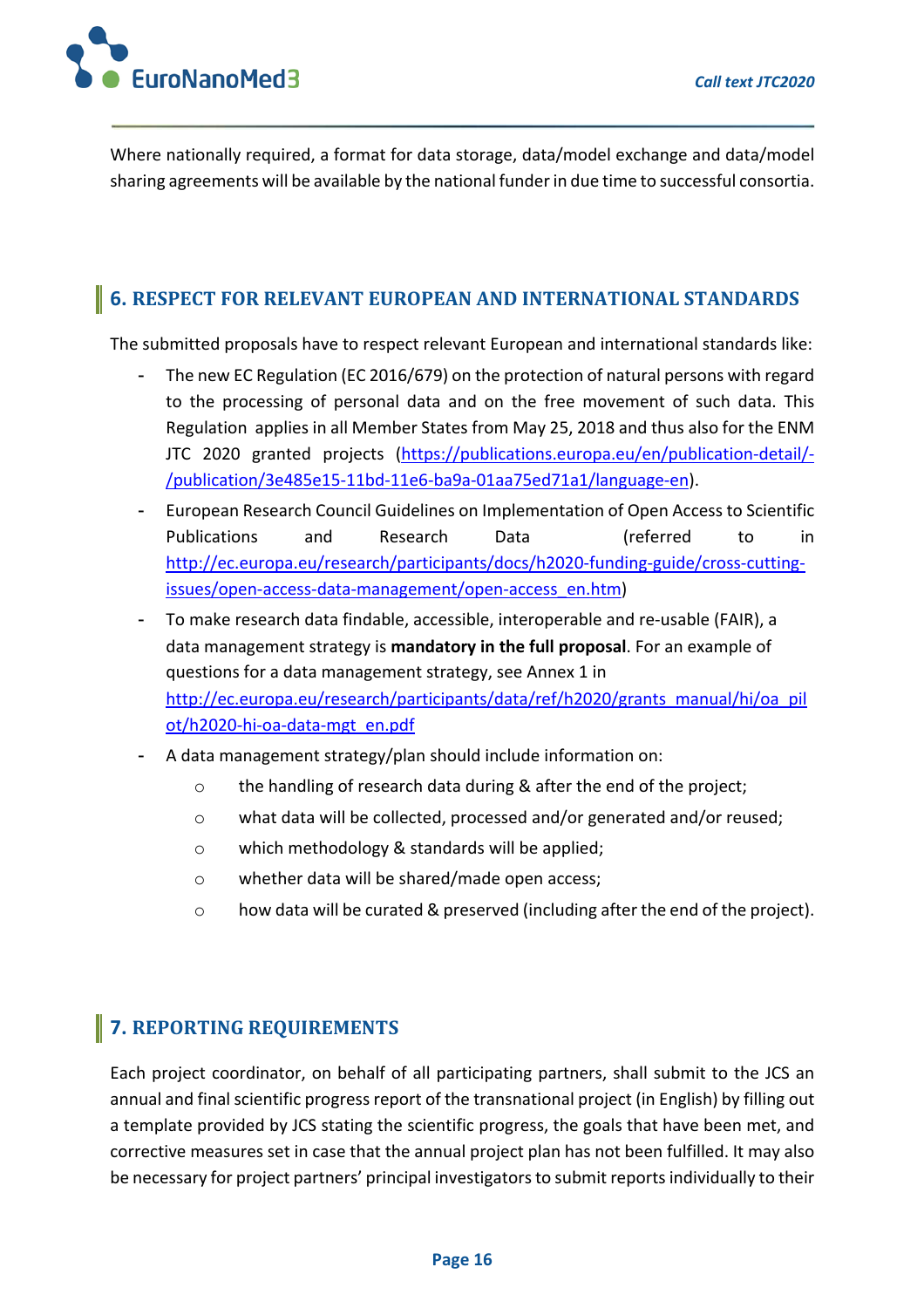

national funding organisation in accordance with the respective national/regional regulations. In addition, project coordinators present the project results during EuroNanoMed meetings (Review Seminars coupled to Training Workshops for funded researchers). Accordingly, travel expenses to attend these meetings should be included in the proposal budget plans.

In case of ANY significant changes in the work program or the consortium composition, the coordinator must inform the JCS, who will inform the relevant funding organisations, who will decide upon the proper action to be taken.

Selected project coordinators, upon notification, are expected to deliver an abstract of their project suitable for communication and dissemination purposes.

In addition, the funding recipients are expected to participate and contribute to any communication activity initiated by ENM III in the funding period and beyond.

Importantly, all funding recipients must ensure that all outcomes (publications, etc.) of transnational EuroNanoMed III funded projects include a proper acknowledgement of ERA-NET EuroNanoMed III and the respective funding partner organizations. Publication with Open Access is encouraged.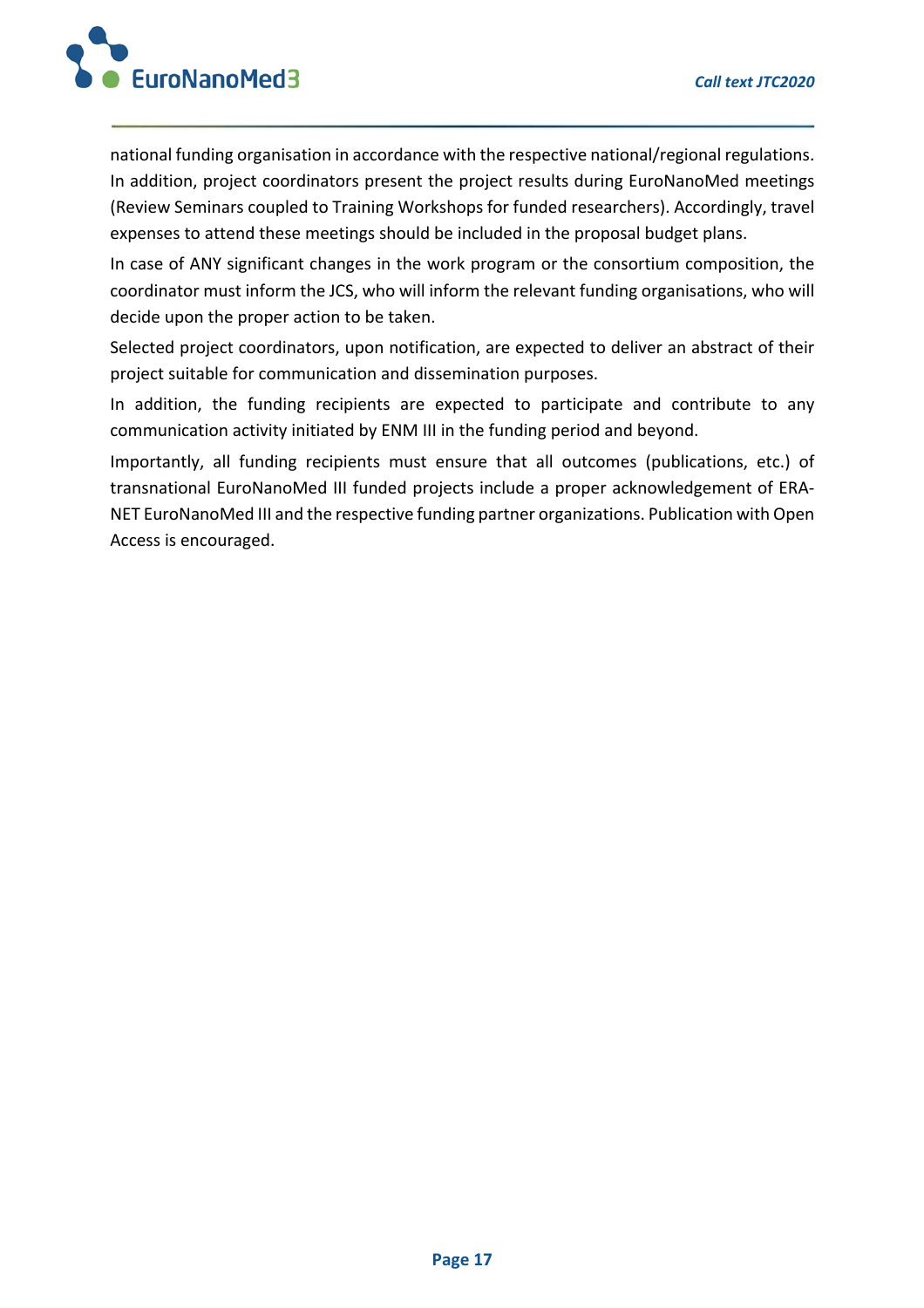

## **ANNEX I. SUMMARY OF THE EURONANOMED JTC 2020 PARTICIPANTS INDICATIVE FUNDING COMMITMENTS AND ELIGIBILITY**

| <b>Participant</b><br>organisation name                                                         | Country /<br><b>Region</b>      | <b>Funding</b><br>academic or<br>clinical/acad<br>emic<br>partners | <b>Funding</b><br>academic or<br>clinical<br>partners<br>with private<br>partners<br>(please<br>specify if is<br>private for<br>profit or<br>non for<br>profit) | <b>Funding</b><br>private<br>partners<br>only<br>(please<br>specify if is<br>private for<br>profit or<br>non for<br>profit) | <b>Tentative</b><br>initial funding<br>commitment<br>(Euros) | <b>Envisaged</b><br>number of<br>teams<br>potentially<br>funded with<br>the tentative<br>initial funding<br>commitment |
|-------------------------------------------------------------------------------------------------|---------------------------------|--------------------------------------------------------------------|-----------------------------------------------------------------------------------------------------------------------------------------------------------------|-----------------------------------------------------------------------------------------------------------------------------|--------------------------------------------------------------|------------------------------------------------------------------------------------------------------------------------|
| Fonds de la<br><b>Recherche</b><br><b>Scientifique - FNRS</b><br>(F.R.S.-FNRS)                  | <b>BELGIUM</b>                  | <b>YES</b>                                                         | <b>NO</b>                                                                                                                                                       | <b>NO</b>                                                                                                                   | 200.000                                                      | $\mathbf{1}$                                                                                                           |
| <b>Bulgarian National</b><br><b>Science Fund</b><br>(BNSF)                                      | <b>BULGARIA</b>                 | <b>YES</b>                                                         | N <sub>O</sub>                                                                                                                                                  | <b>NO</b>                                                                                                                   | 230.000                                                      | 3                                                                                                                      |
| <b>Fonds de</b><br>rercherche du<br>Québec-Santé<br>(FRQS)                                      | <b>CANADA</b>                   | <b>YES</b>                                                         | <b>YES</b>                                                                                                                                                      | <b>NO</b>                                                                                                                   | 360.000                                                      | $1 - 2$                                                                                                                |
| <b>Technology agency</b><br>of the Czech<br><b>Republic (TACR)</b>                              | <b>CZECH</b><br><b>REPUBLIC</b> | <b>YES</b>                                                         | <b>YES</b>                                                                                                                                                      | <b>YES</b>                                                                                                                  | 1.000.000                                                    | $5-6$                                                                                                                  |
| <b>Egyptian Academy</b><br>of Scientific<br><b>Research and</b><br><b>Technology (ASRT)</b>     | <b>EGYPT</b>                    | <b>YES</b>                                                         | <b>YES</b>                                                                                                                                                      | <b>YES</b>                                                                                                                  | 400.000                                                      | $3 - 4$                                                                                                                |
| <b>Estonian Research</b><br><b>Council (ETAg)</b>                                               | <b>ESTONIA</b>                  | <b>YES</b>                                                         | <b>YES</b>                                                                                                                                                      | <b>NO</b>                                                                                                                   | 100.000                                                      | $\overline{2}$                                                                                                         |
| <b>Agence Nationale</b><br>de la Recherche<br>(ANR)                                             | <b>FRANCE</b>                   | <b>YES</b>                                                         | <b>YES</b>                                                                                                                                                      | <b>YES</b>                                                                                                                  | 2.500.000                                                    | $10 - 12$                                                                                                              |
| <b>The General</b><br><b>Secretariat for</b><br><b>Research and</b><br><b>Technology (GSRT)</b> | <b>GREECE</b>                   | YES                                                                | <b>YES</b>                                                                                                                                                      | YES                                                                                                                         | 1.000.000                                                    | $4 - 5$                                                                                                                |
| <b>Israel, Ministry of</b><br>Health (CSO-MOH)                                                  | <b>ISRAEL</b>                   | <b>YES</b>                                                         | <b>NO</b>                                                                                                                                                       | <b>NO</b>                                                                                                                   | 240.000                                                      | $2 - 3$                                                                                                                |
| <b>Italian Ministry of</b><br>Health (IMH)                                                      | <b>ITALY</b>                    | <b>YES</b>                                                         | <b>NO</b>                                                                                                                                                       | <b>NO</b>                                                                                                                   | 1.000.000                                                    | $\overline{\mathbf{4}}$                                                                                                |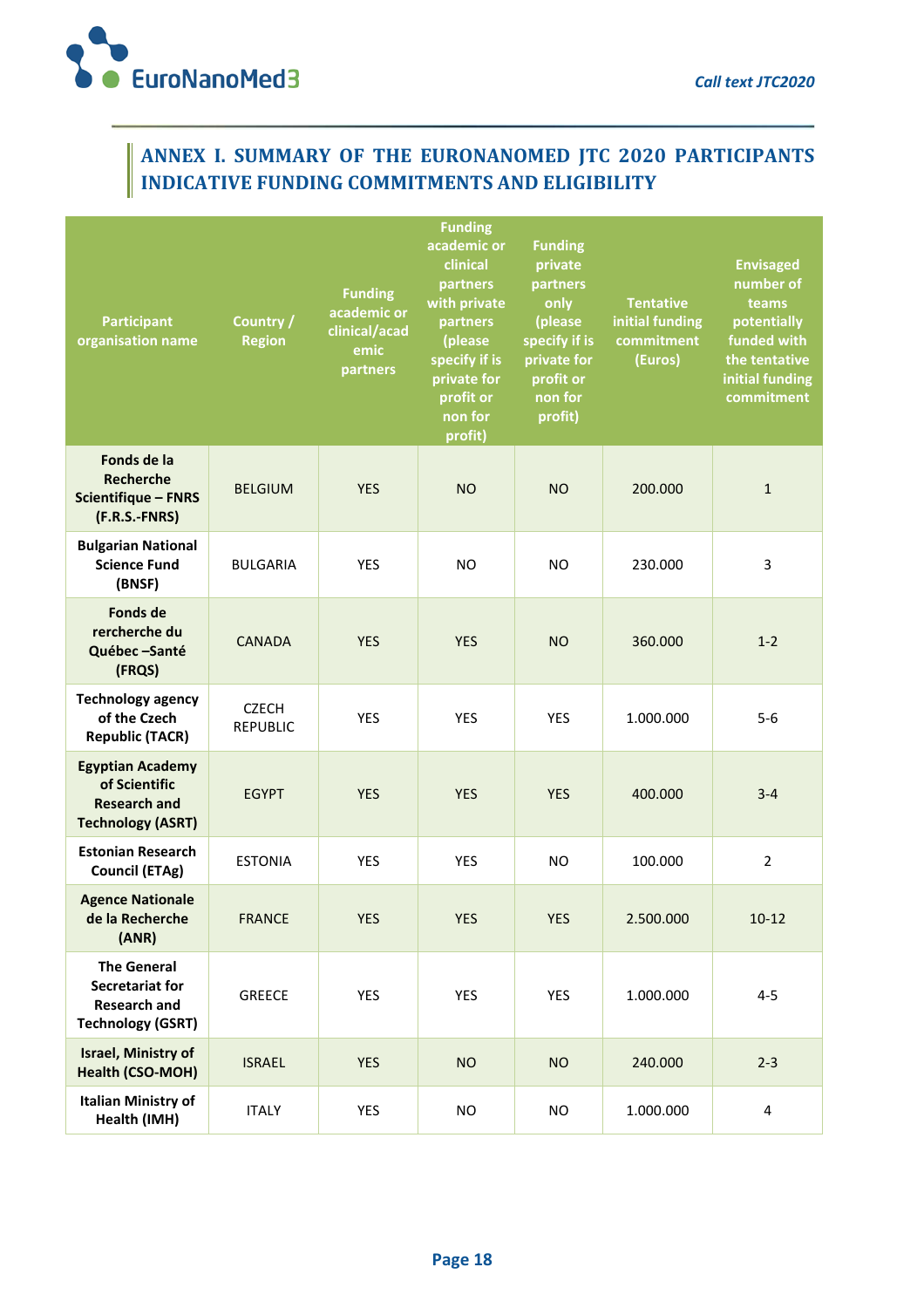

*Call text JTC2020*

| Valsts izglītības<br>attīstības aģentūra<br>(SEDA/VIAA)                                                                               | <b>LATVIA</b>    | <b>YES</b>                                                                                                                     | <b>YES</b>                                 | <b>YES</b>     | 420.000             | $\overline{2}$ |
|---------------------------------------------------------------------------------------------------------------------------------------|------------------|--------------------------------------------------------------------------------------------------------------------------------|--------------------------------------------|----------------|---------------------|----------------|
| Lietuvos mokslo<br>taryba (RCL)                                                                                                       | <b>LITHUANIA</b> | YES:<br>Lithuanian<br>research and<br>education<br>institutions                                                                | YES: Public<br>health care<br>institutions | YES(2)         | 100.000-<br>150.000 | $\mathbf 1$    |
| <b>The Research</b><br><b>Council of Norway</b>                                                                                       | <b>NORWAY</b>    | <b>YES</b>                                                                                                                     | <b>YES</b>                                 | <b>YES</b>     | 750.000             | $2 - 3$        |
| <b>National Centre for</b><br><b>Research and</b><br>Development<br>(NCBR)                                                            | <b>POLAND</b>    | <b>YES</b>                                                                                                                     | <b>YES</b>                                 | <b>YES</b>     | 600.000             | $1 - 3$        |
| <b>Executive Agency</b><br>for Higher<br>Education,<br>Research,<br><b>Development and</b><br><b>Innovation Funding</b><br>(UEFISCDI) | <b>ROMANIA</b>   | <b>YES</b>                                                                                                                     | <b>YES</b>                                 | <b>YES</b>     | 500.000             | $1 - 2$        |
| <b>Slovak Academy of</b><br><b>Sciences (SAS)</b>                                                                                     | SLOVAKIA         | <b>YES</b>                                                                                                                     | N <sub>O</sub>                             | N <sub>O</sub> | 120.000             | $\mathbf{1}$   |
| <b>National Institute</b><br>of Health Carlos III<br>(ISCIII)                                                                         | <b>SPAIN</b>     | <b>YES</b>                                                                                                                     | <b>YES</b>                                 | <b>NO</b>      | 500.000             | $3 - 5$        |
| Centro Tecnológico<br>Industrial, E.P.E.<br>(CDTI)                                                                                    | SPAIN            | Only companies can be funded as<br>beneficiaries. Other type of entities can<br>participate as subcontractors of<br>companies. |                                            |                | 500.000             | $3 - 5$        |
| <b>Agencia Estatal de</b><br>Investigación (AEI)                                                                                      | <b>SPAIN</b>     | Yes $(1)$                                                                                                                      | Yes, non-<br>profit (1)                    | <b>No</b>      | 400.000             |                |
| <b>Ministry of Science</b><br>and Technology<br>(MoST)                                                                                | <b>TAIWAN</b>    | YES                                                                                                                            | <b>YES</b>                                 | <b>NO</b>      | 500.000             | $3 - 4$        |
| <b>The Scientific and</b><br><b>Technological</b><br><b>Research Council</b><br>of Turkey<br>(TUBITAK)                                | <b>TURKEY</b>    | <b>YES</b>                                                                                                                     | <b>YES</b>                                 | <b>YES</b>     | 750.000             | $3 - 5$        |